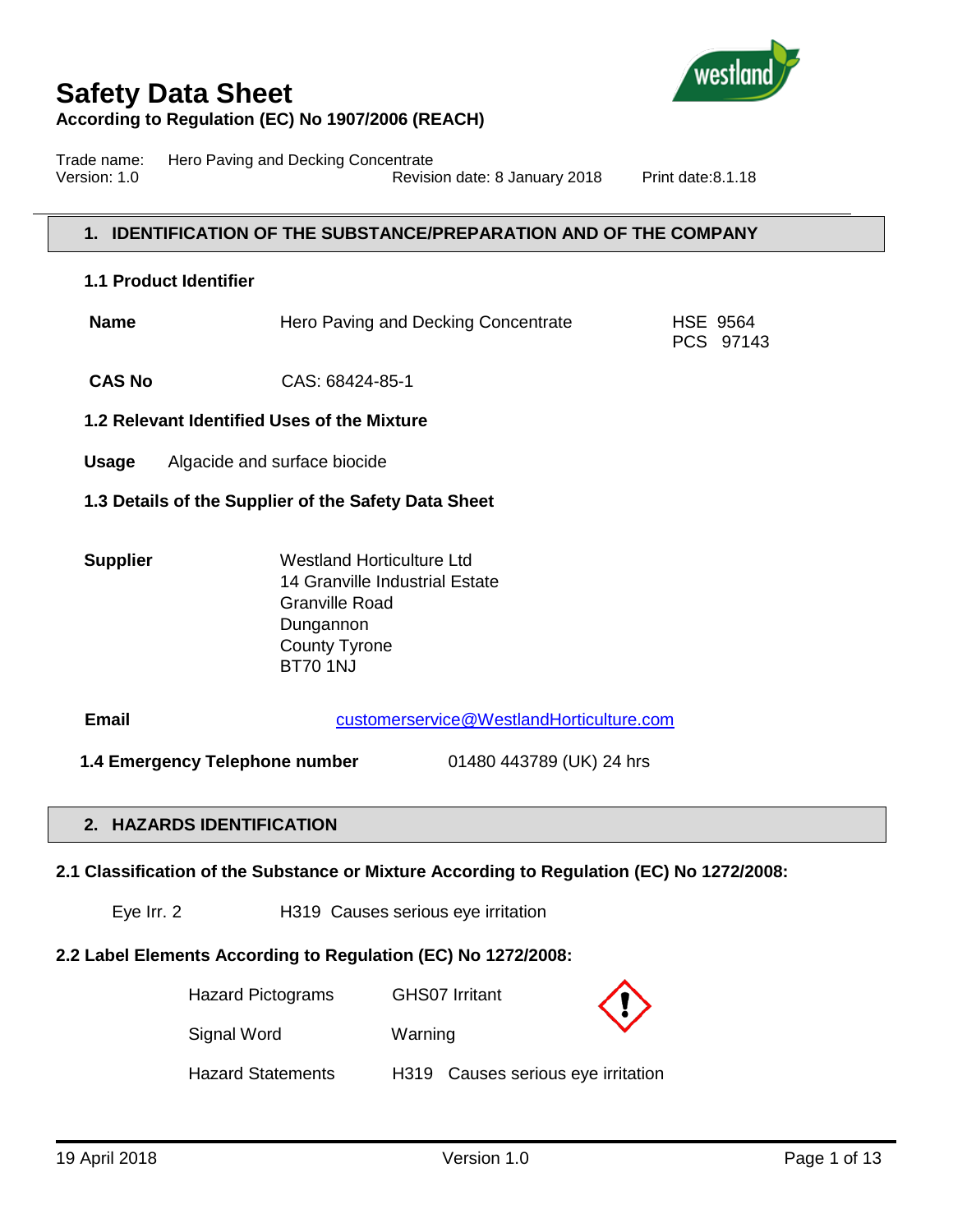

Trade name: Hero Paving and Decking Concentrate Version: 1.0 **Version: 1.0** Revision date: 8 January 2018 Print date: 8.1.18

> Precautionary Statements P264 Wash with soap and water thoroughly after handling P280 Wear protective gloves, clothing and eye or face protection P305+351+338 If in eyes rinse continuously with water for several minutes. Remove contact lenses, if present and easy to do so. Continue rinsing P337+313 If eye irritation persists, get medical attention P501 Dispose of contents/container in accordance with local regulations **Supplemental Information** EUH401 To avoid risks to human health and the environment, comply with the instructions for use. **Additional labelling:** none

## **3. COMPOSITION/INFORMATION ON INGREDIENTS**

### **3.1 Substances** N/A

**3.2 Description** Aqueous surface biocide and disinfectant concentrate containing 1.25% Alkyl Dimethyl Benzyl Ammonium Chloride (ADBAC)

### **Hazardous Ingredients**

| Ingredient                                          | <b>Identifiers</b> | <b>Concentration</b><br>%W/W | Warning<br><b>Symbols</b> | <b>Directive</b><br>67/548/EEC | <b>Regulation (EC) No</b><br>1272/2008 (CLP)                             |
|-----------------------------------------------------|--------------------|------------------------------|---------------------------|--------------------------------|--------------------------------------------------------------------------|
| Alkyl<br>Dimethyl<br>Benzyl<br>Ammonium<br>Chloride | CAS: 68424-85-1    | 1.25% W/W                    | FE<br>$\mathbf{H}$        | C: R34<br>Xn; R21/22<br>N: R50 | Acute Tox. 4; H302, H312<br>Skin Corr. 1B; H314<br>Aquatic Acute 1; H400 |

## **Additional information:**

For the full text of the H Statements and EUH phrases mentioned in this section, see section 16.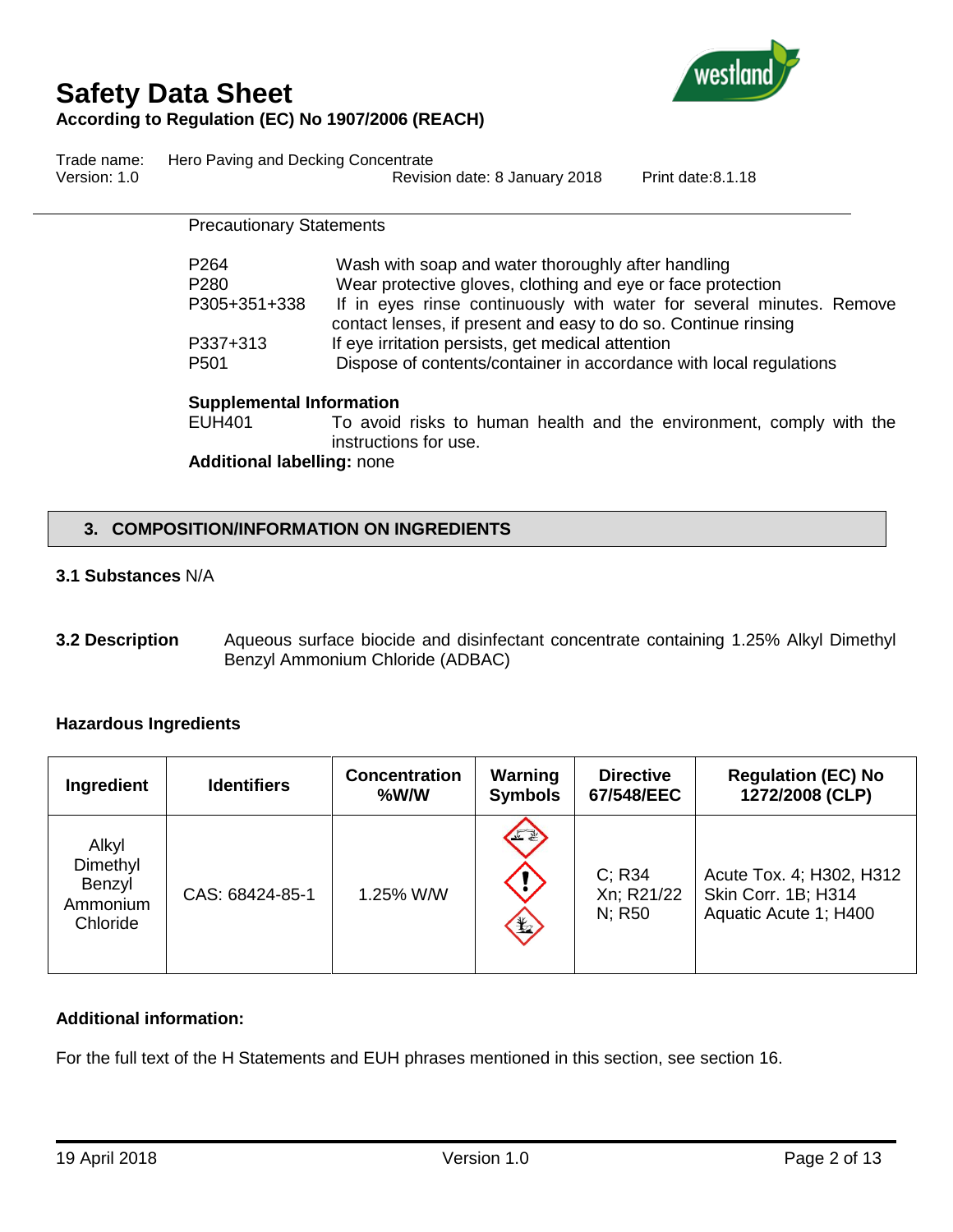

Trade name: Hero Paving and Decking Concentrate Version: 1.0 Revision date: 8 January 2018 Print date:8.1.18

## **4. FIRST AID MEASURES**

#### **4.1 Description of first aid measures**

**General Information:** Have the product container, label or Material Safety Data Sheet with you when calling a poison control center or doctor, or going for treatment

**Inhalation:** Move person to fresh air If breathing is irregular or stopped, administer artificial respiration Keep patient warm and at rest Get medical attention if adverse health effects persist or are severe **Skin Contact:** Wash contaminated skin with plenty of soap and water Remove contaminated clothing and shoes Continue to rinse for at least 10 minutes If skin irritation persists avoid further exposure and get medical attention Wash contaminated clothing before re-use **Eye Contact:** Rinse immediately with plenty of water, also under the eyelids, for at least 15 minutes Remove contact lenses and continue flushing Get medical attention if irritation occurs **Ingestion:** Wash out mouth with water Do NOT induce vomiting unless directed to do so by medical personnel Give small quantities of water to drink if exposed person is conscious Get medical attention

## **4.2 Most Important symptoms and effects, both acute and delayed:**

Irritating to skin, can cause serious eye damage

### **4.3 Indication of any immediate medical attention and special treatment needed :** None

#### **5. FIRE FIGHTING MEASURES**

#### **5.1 Extinguishing Media:**

Use water spray, alcohol-resistant foam dry chemical or carbon dioxide

#### **Unsuitable Extinguishing Media:**

Do not use a solid water stream as it may scatter and spread fire.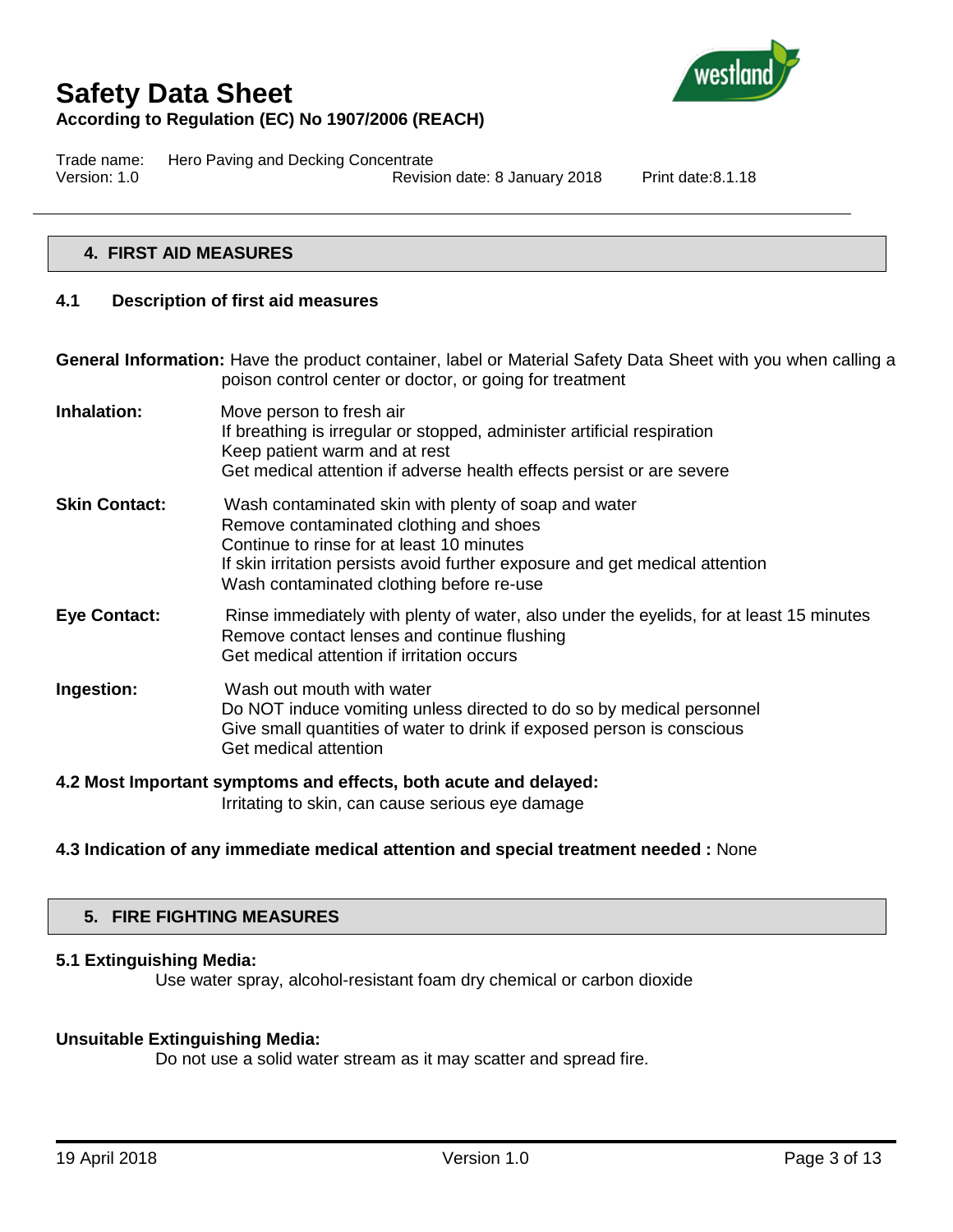# **Safety Data Sheet**



## **According to Regulation (EC) No 1907/2006 (REACH)**

Trade name: Hero Paving and Decking Concentrate

Version: 1.0 Revision date: 8 January 2018 Print date:8.1.18

### **5.2 Specific Hazards Arising From the Substance or Mixture:**

As the product contains organic components, fire will produce dense black smoke containing hazardous products of combustion (see section 10). Exposure to decomposition products may be a hazard to health In case of inhalation of decomposition products in a fire, symptoms may be delayed. The exposed person may need to be kept under medical surveillance for 48 hours

#### **5.3 Advice for Fire Fighters:**

Wear full protective clothing and self-contained breathing apparatus.

#### **Additional Information:**

This material is very toxic to aquatic organisms Do not allow run-off from fire-fighting to enter drains or water courses. Cool closed containers exposed to fire with water spray.

### **6. ACCIDENTAL RELEASE MEASURES**

### **6.1 Personal Precautions, Protective Equipment and Emergency Procedures:**

**For non-emergency personnel:** Keep unprotected people away Restrict access to the area as appropriate until clean-up operations are complete

#### **For emergency responders**

Refer to protective measures listed in sections 7 and 8. Do not touch or walk through spilt material

#### **6.2 Environmental Precautions:**

Prevent further leakage or spillage if safe to do so, and contain spillage. Do not allow to enter drainage system, surface or ground water. Inform respective authorities in case product reaches water or sewage system.

#### **6.3 Methods and Materials for Containment and Cleaning Up:**

Absorb with liquid binding material (sand, diatomite, acid binder, universal binder, sawdust, earth). Sweep up contaminated absorbent material and place in a marked container for disposal as waste according to Section 13. Ensure adequate ventilation Contaminated surfaces may be cleaned using water or water-detergent mixture Dilute with water and mop up afterwards or in case of small spillage

### **6.4 Reference to other sections:** See SECTION 13 for disposal of waste

.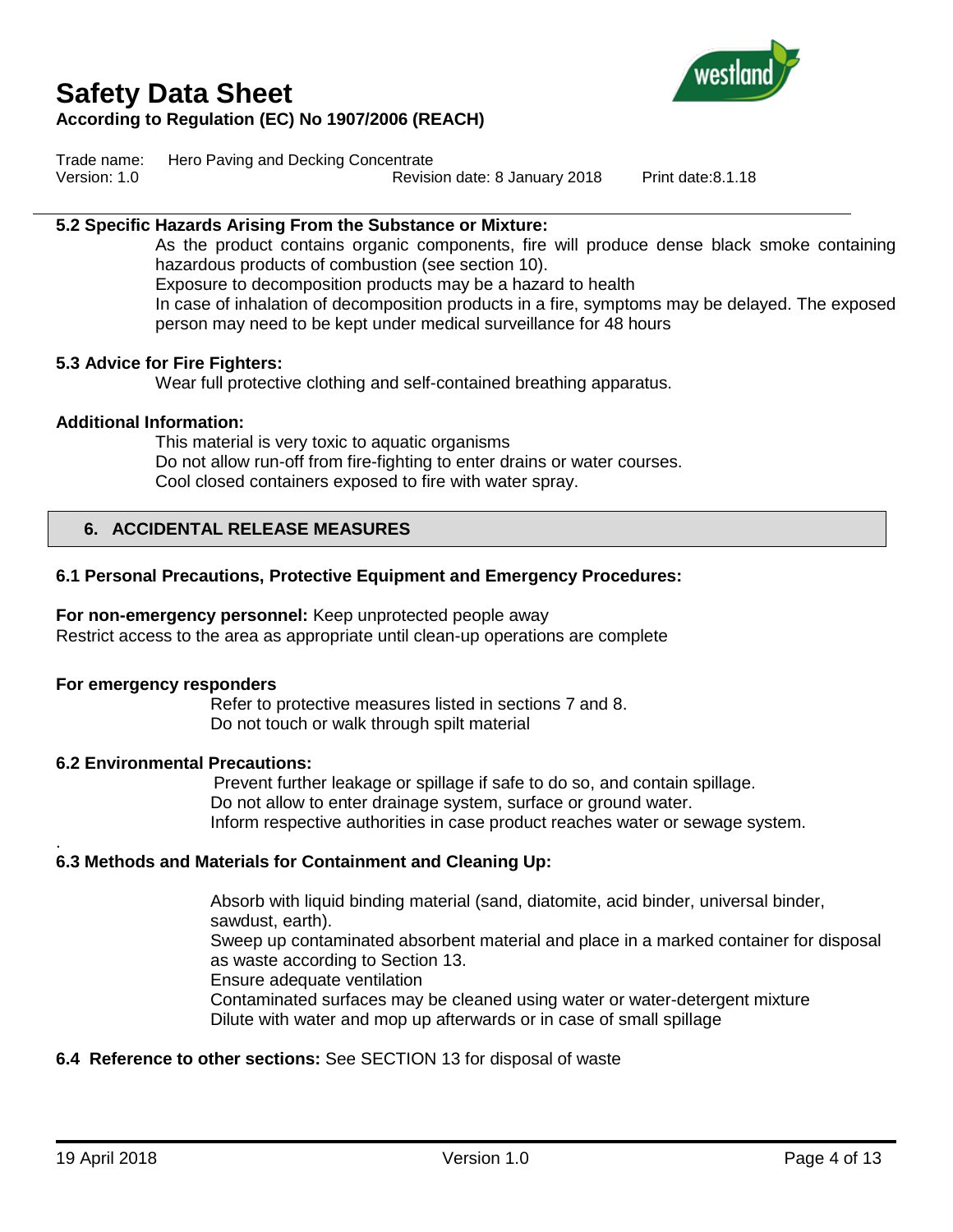

Trade name: Hero Paving and Decking Concentrate Version: 1.0 Revision date: 8 January 2018 Print date:8.1.18

## **7. HANDLING AND STORAGE**

## **7.1 Precautions for safe handling**:

- Ensure good ventilation/exhaustion at the workplace
- Do not breathe vapour or mist
- Avoid contact with clothing, eyes and skin.
- Take off immediately all contaminated clothing
- Wash hands during breaks and after using this product
- Do not drink, eat or smoke while handling this product
- Keep children and pets away from treated areas until spray has dried

## **7.2 Conditions for safe storage, including any incompatibilities**

#### **Storage**:

- Store only in original container protected from direct sunlight
- Keep containers closed tightly in a dry, cool and well-ventilated place.
- Keep out of reach of children
- Keep away from food, drink and animal feeding stuffs.
- Protect from frost
- Store between 5-40°C

### **7.3 Specific End Uses**:

Use only as a surface biocide according to the instructions on the label

### **8. EXPOSURE CONTROLS / PERSONAL PROTECTION**

#### **8.1 Control Parameters**

- **8.1.1** Exposure Limit Values not available
- **8.1.2** Biological limit values: none
- **8.1.3** Exposure limits at intended use: none
- **8.1.4** DNEL/PNEC-values: no data available
- **8.1.5** Risk management measures according to used control banding approach

### **8.2 Exposure Controls**

The usual precautionary measures should be adhered to general rules for handling chemicals.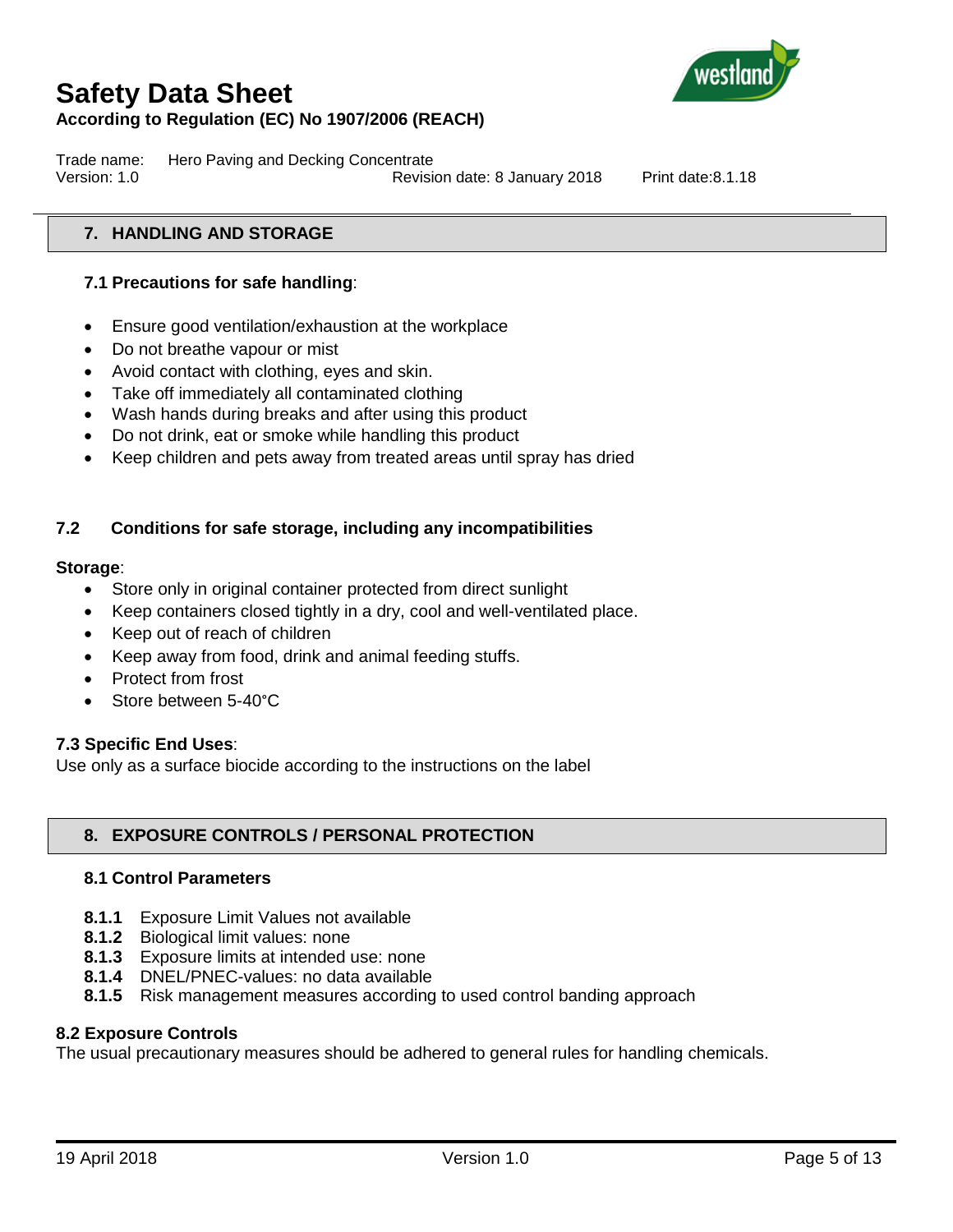

Trade name: Hero Paving and Decking Concentrate Version: 1.0 Revision date: 8 January 2018 Print date:8.1.18

|                                                           | 8.2.1 Appropriate engineering controls: If airborne mists or vapors are generated, use local exhaust<br>ventilation controls. Assess exposure and use any additional<br>measures to keep airborne levels below any relevant exposure limit.                                                                  |
|-----------------------------------------------------------|--------------------------------------------------------------------------------------------------------------------------------------------------------------------------------------------------------------------------------------------------------------------------------------------------------------|
|                                                           | 8.2.2 Protective Measures: The use of technical measures should always have priority over the use of<br>personal protective equipment<br>When selecting personal protective equipment, seek appropriate professional<br>advice<br>Personal protective equipment should be certified to appropriate standards |
| <b>Respiratory Protection:</b>                            | No personal respiratory protective equipment normally required.<br>A particulate filter respirator may be necessary until effective technical measures<br>are installed.                                                                                                                                     |
| <b>Hand Protection:</b>                                   | Protective gloves (PVC, rubber or nitrile)                                                                                                                                                                                                                                                                   |
| <b>Eye Protection:</b>                                    | Safety glasses                                                                                                                                                                                                                                                                                               |
| <b>Skin And Body Protection: Protective work clothing</b> |                                                                                                                                                                                                                                                                                                              |

**8.2.3 Environmental exposure controls:** No data

**Consumer exposure control:** No data

## **9. PHYSICAL AND CHEMICAL PROPERTIES**

## **9.1 Information on basic physical and chemical properties**

**Appearance:** Clear, colourless liquid

**Physical state:** liquid

**Colour:** Clear

**Odour:** Characteristic

## **Odour threshold:** No data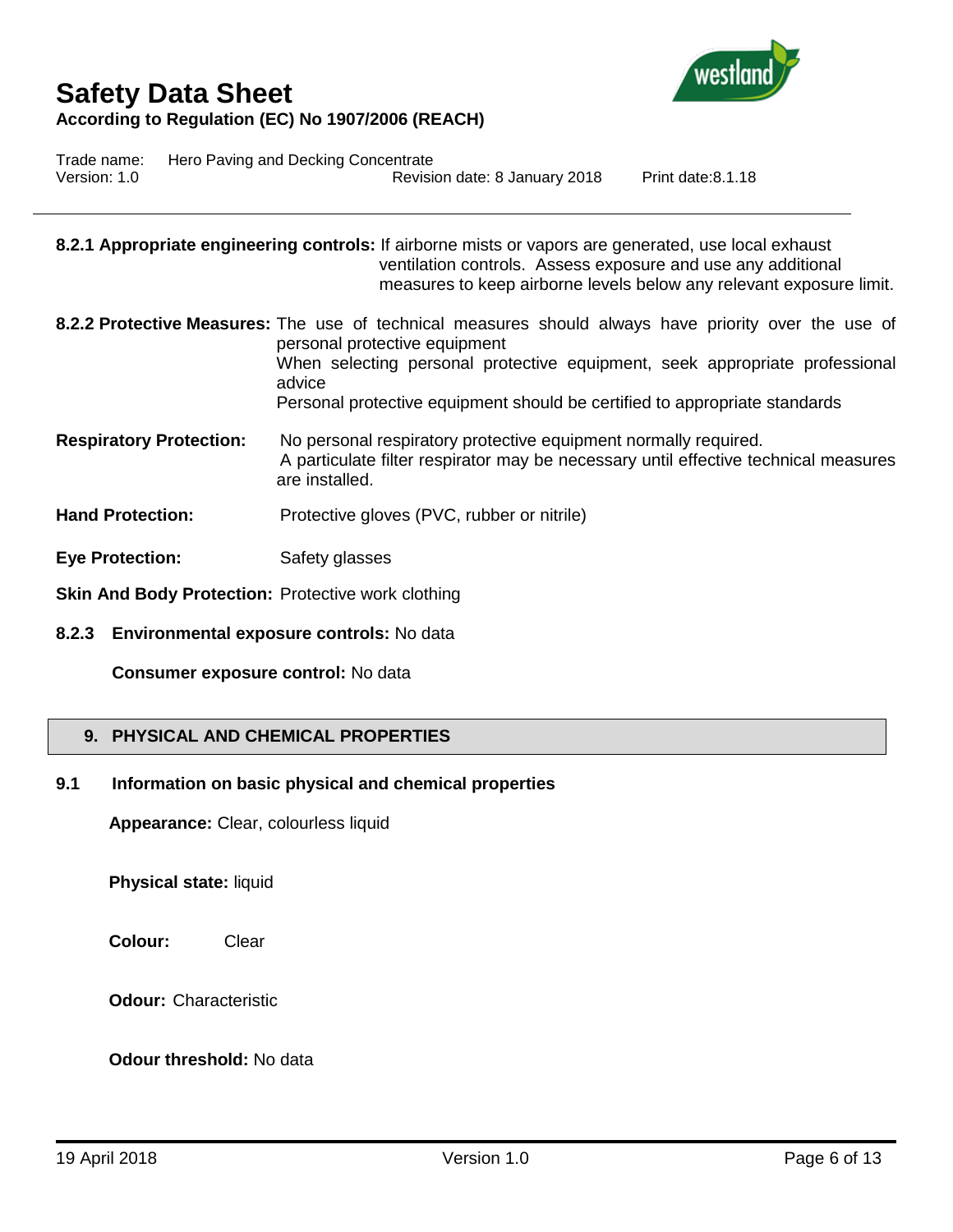

Trade name: Hero Paving and Decking Concentrate<br>Version: 1.0 Revision Revision date: 8 January 2018 Print date:8.1.18

### **9.2 Other information:**

|                                                     | Value                             | <b>Concentration</b> | <b>Method</b>  | <b>Temperature</b> | <b>Pressure</b> | <b>Remark</b>  |
|-----------------------------------------------------|-----------------------------------|----------------------|----------------|--------------------|-----------------|----------------|
| pH                                                  | $7.0 - 8.5$                       | $\blacksquare$       | $\blacksquare$ | $20^{\circ}$ C     | $\blacksquare$  | $\blacksquare$ |
| Melting point/freezing<br>point                     | $\blacksquare$                    | $\blacksquare$       | $\blacksquare$ | $\blacksquare$     | $\blacksquare$  | $\blacksquare$ |
| Initial boiling<br>point/boiling range              | $\blacksquare$                    | ۰                    | $\blacksquare$ |                    | $\blacksquare$  | $\blacksquare$ |
| Flash point                                         | >100°C                            | $\blacksquare$       | $\blacksquare$ | $\blacksquare$     | $\blacksquare$  | $\blacksquare$ |
| Evaporation rate                                    | $\blacksquare$                    | $\blacksquare$       | $\blacksquare$ | $\blacksquare$     | $\blacksquare$  | $\blacksquare$ |
| Flammability (solid,<br>gas)                        | $\blacksquare$                    | $\blacksquare$       | Ξ.             |                    | $\blacksquare$  |                |
| -Upper/lower<br>flammability or<br>explosive limits |                                   |                      |                |                    | $\blacksquare$  |                |
| Upper explosive limits                              |                                   | $\blacksquare$       | $\blacksquare$ |                    | $\blacksquare$  | $\blacksquare$ |
| Lower explosive limits                              | $\blacksquare$                    | $\blacksquare$       | $\blacksquare$ | $\blacksquare$     | $\blacksquare$  | $\blacksquare$ |
| Vapour pressure                                     | $\blacksquare$                    | $\blacksquare$       | $\blacksquare$ | $\blacksquare$     | $\blacksquare$  | $\blacksquare$ |
| Vapour density                                      |                                   | $\blacksquare$       | $\blacksquare$ | $\blacksquare$     | $\blacksquare$  | $\blacksquare$ |
| Relative density                                    | 1.00 <sub>g</sub> /ml             | $\blacksquare$       | $\blacksquare$ | $\blacksquare$     | $\blacksquare$  | $\blacksquare$ |
| Solubility(ies)                                     | Completely<br>soluble in<br>water | ÷,                   |                |                    | $\blacksquare$  |                |
| -Partition coefficient:<br>n-octanol/water          |                                   | ۰                    | $\blacksquare$ | $\blacksquare$     | $\blacksquare$  |                |
| Auto-ignition<br>temperature                        | $\blacksquare$                    | $\blacksquare$       | $\blacksquare$ | $\blacksquare$     | $\blacksquare$  | $\blacksquare$ |
| Decomposition<br>temperature                        | $\blacksquare$                    | $\blacksquare$       | $\blacksquare$ | $\blacksquare$     | $\blacksquare$  |                |
| Viscosity                                           | $\blacksquare$                    | $\blacksquare$       | $\blacksquare$ | $\blacksquare$     | $\blacksquare$  | $\blacksquare$ |
| Viscosity, dynamic                                  |                                   | $\blacksquare$       | $\blacksquare$ | $\blacksquare$     | $\blacksquare$  | $\blacksquare$ |
| Viscosity, cinematic                                |                                   | $\blacksquare$       | $\blacksquare$ | $\blacksquare$     | $\blacksquare$  | $\blacksquare$ |
| <b>Explosive properties</b>                         | None                              | $\blacksquare$       | $\blacksquare$ | $\blacksquare$     | $\blacksquare$  | $\blacksquare$ |
| Oxidising properties                                | None                              | $\blacksquare$       | $\blacksquare$ | $\blacksquare$     | $\blacksquare$  | $\blacksquare$ |

## **Physical hazards:** None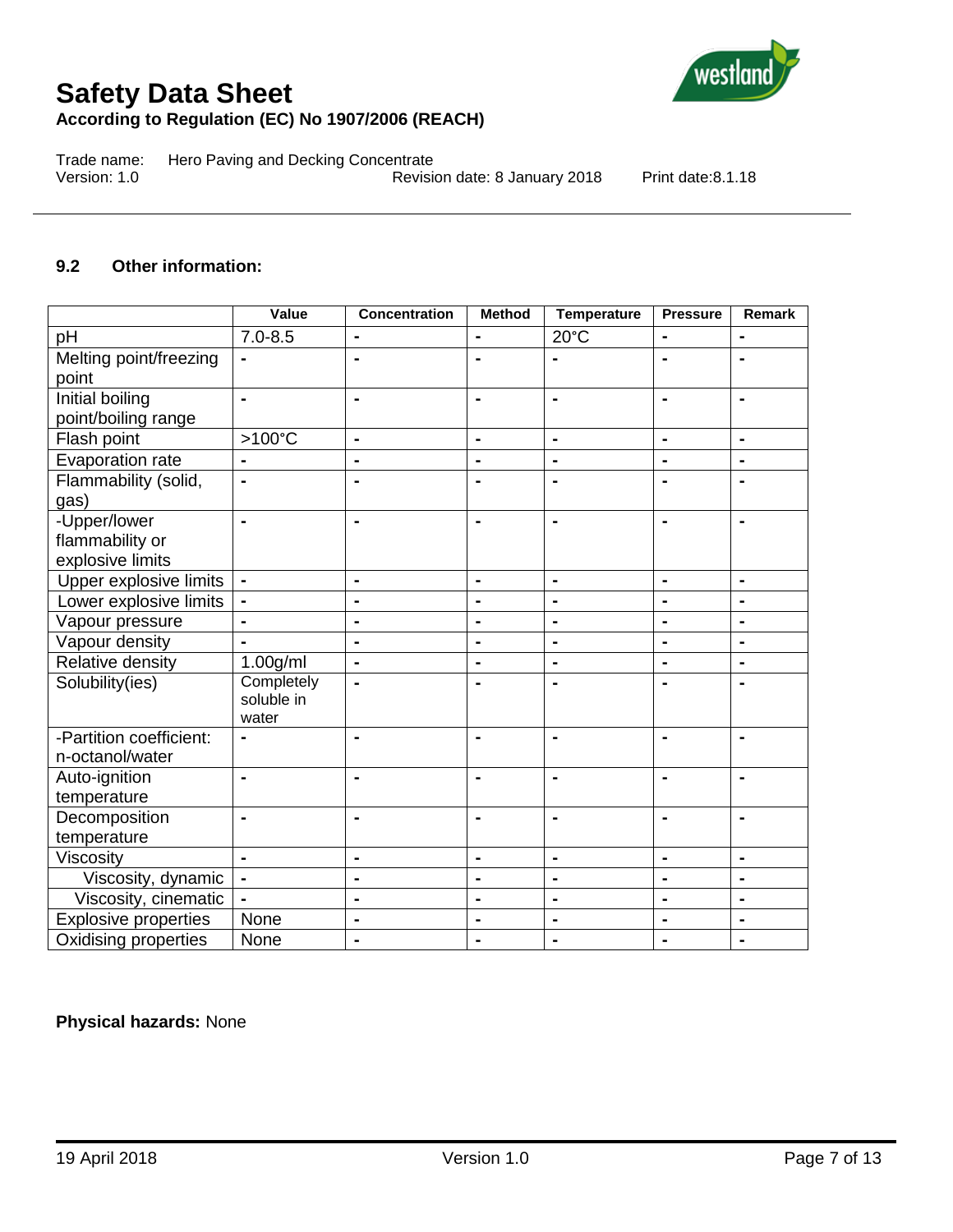

Trade name: Hero Paving and Decking Concentrate Version: 1.0 Revision date: 8 January 2018 Print date:8.1.18

#### **Flammable aerosols**

#### **Justification for data waiving:**

#### **Safety characteristics:**

|                                 | <b>Value</b> | <b>Result</b> | <b>Method</b> | Remark                      |
|---------------------------------|--------------|---------------|---------------|-----------------------------|
| Content of flammable components |              |               |               |                             |
| Chemical heat of combustion     |              |               |               |                             |
| Ignition distance               |              |               |               | Testing is not required for |
| Time equivalent                 |              |               |               | foam aerosols.              |
| Deflagration density            |              |               |               |                             |
| Maximum flame height            |              |               |               | Testing is not required for |
|                                 |              |               |               | spray aerosols.             |
| Flame duration                  |              |               |               |                             |

#### **Assessment / Classification:** No classification required

#### **Flammable solids**

#### **Justification for data waiving:**

#### **Safety characteristics:**

|                               | Value | <b>Method</b> | Remark |
|-------------------------------|-------|---------------|--------|
| Burning rate                  | N/A   |               |        |
| Burning rate with wetted zone | N/A   |               |        |
| Moisture content              | N/A   |               |        |

**Assessment / Classification:** No classification required

#### **Oxidising solids**

#### **Justification for data waiving:**

#### **Safety characteristics:**

|                                   | <b>Value</b> | Method | <b>Remark</b> |
|-----------------------------------|--------------|--------|---------------|
| <b>Preliminary test</b>           | N/A          |        |               |
| Mean burning time of test mixture | N/A          |        |               |
| Mean burning time of reference    | N/A          |        |               |
| mixture                           |              |        |               |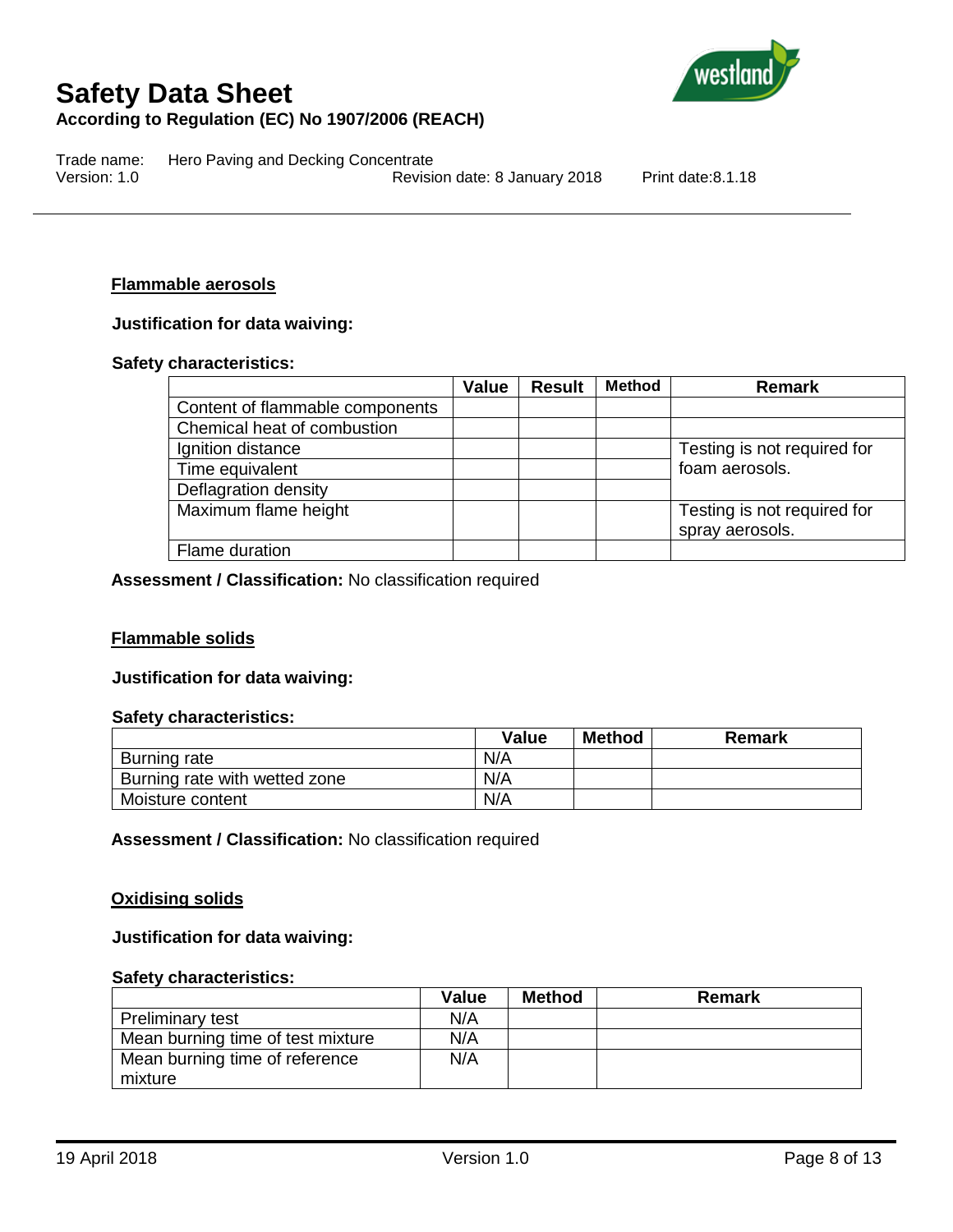

Trade name: Hero Paving and Decking Concentrate Version: 1.0 Revision date: 8 January 2018 Print date:8.1.18

#### **Assessment / Classification:** No classification required

### **10. STABILITY AND REACTIVITY**

**10.1Reactivity:** Stable under normal conditions of storage, handling and use

**10.2 Chemical Stability:** Stable under normal conditions of storage, handling and use

**10.3 Possibility of hazardous reactions**: Hazardous reactions will not occur under normal transport or storage conditions.

- **10.4 Conditions To Avoid**: Extremes of temperature and direct sunlight. Must be protected from frost Avoid release to the environment
- **10.5 Incompatible Materials**: No information available

**10.6 Hazardous decomposition products**:No decomposition if used according to specifications Thermal decomposition products may include toxic and corrosive fumes of chloride and toxic nitrogen oxides

## **11. TOXICOLOGICAL INFORMATION**

The toxicological data has been taken from higher concentration products

**Toxicokinetics, metabolism and distribution**

- **11.1 Information on toxicological effects**
- **Acute Oral Toxicity:** LD50 Median lethal dose rat, >2,000 mg/kg
- **Acute Inhalation Toxicity:** LC50 Median lethal concentration, No data available
- **Acute Dermal Toxicity:** LD50 Median lethal dose rat, >2,000 mg/kg
- **Skin Corrosion/Irritation: I**rritating to skin according to The Episkin reconstituted human epidermis model
- **Eye damage/Irritation:** Causes serious eye irritation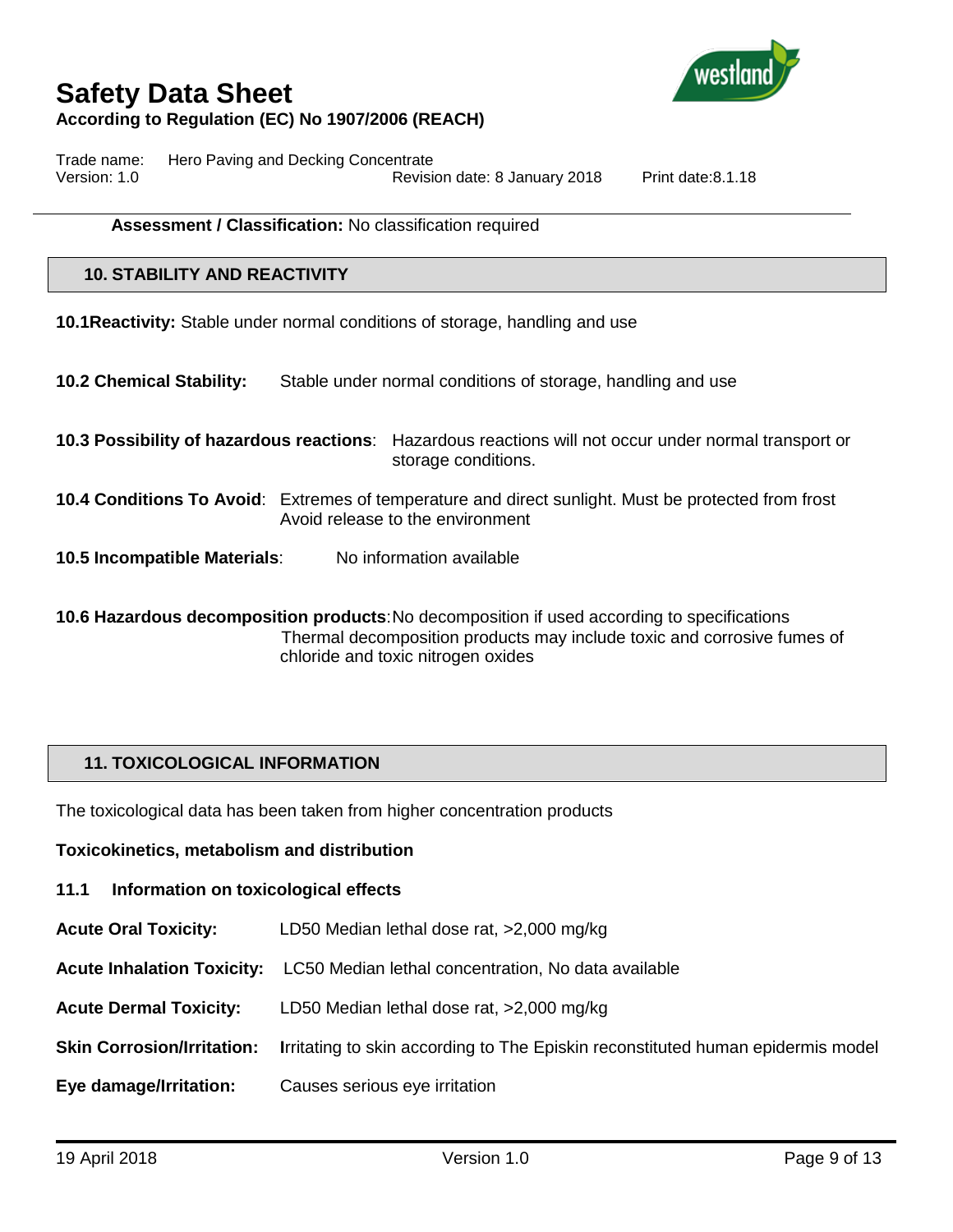

Trade name: Hero Paving and Decking Concentrate Version: 1.0 Revision date: 8 January 2018 Print date:8.1.18

**Respiratory or Skin Sensitization:** Not expected to be sensitising

### **CMR effects (carcinogenity, mutagenicity and toxicity for reproduction):**

None of the components in this product are known to be mutagenic, carcinogenic or toxic to reproduction and development

## **12. ECOLOGICAL INFORMATION**

#### **12.1 Toxicity**

This product has not been tested. Toxicity data based on Benzalkonium Chloride (BAC)

- **Toxicity To Fish:** BAC: LC50 Median lethal concentration, 0.85 mg/l, 96h
- **Toxicity To Aquatic Invertebrates:** BAC:EC50 Median lethal concentration Daphnia, 0.02 mg/l, 48h
- **Toxicity To Aquatic Plants:** BAC: EC50 algae, 0.06 mg/l, 72h

#### **12.2 Persistence and Degradability**

**Biodegradability**: BAC is not readily biodegradable

- **12.3 Bioaccumulative Potential:** BAC: Low potential, Log Pow 0.5
- **12.4 Mobility in Soil:** No data available

**12.5 Results of PBT and vPvB assessment:** No data available

**12.6 Other adverse effects:**This product contains organically bound halogens and can contribute to the AOX value in waste water

Do not allow product to reach groundwater, water bodies or sewage system

## **13. DISPOSAL CONSIDERATIONS**

#### **13.1 Waste treatment methods**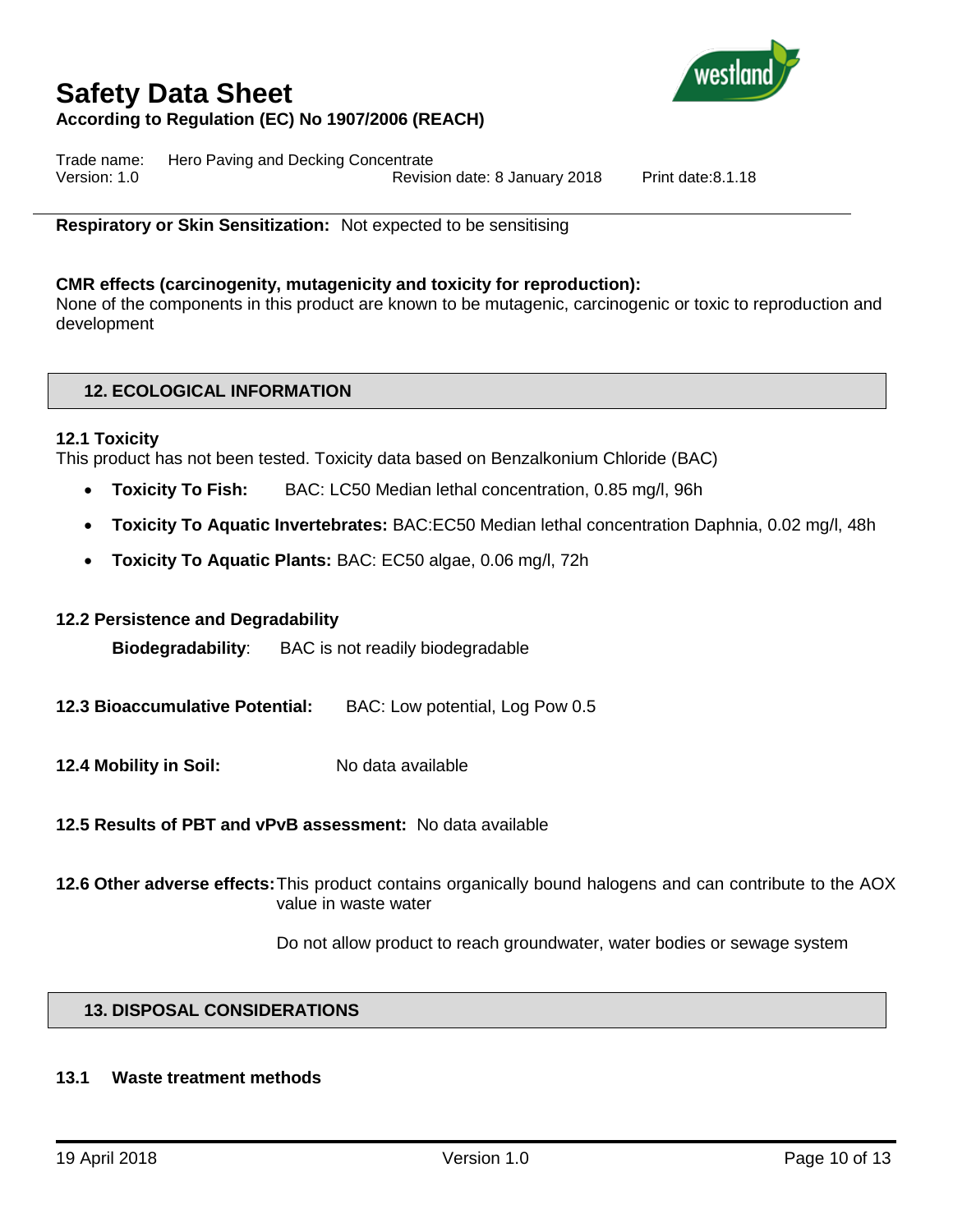

Trade name: Hero Paving and Decking Concentrate Version: 1.0 Revision date: 8 January 2018 Print date:8.1.18

**Product:** Do not contaminate ponds, waterways or ditches with chemical or used container. Do not dispose of waste into sewer. Where possible recycling is preferred to disposal or incineration. If recycling is not practicable, dispose of in compliance with local regulations.

**Contaminated Packaging:** Empty remaining contents. Triple rinse containers. The rinse water should be added to the final spray solution. It must not be put down the drain, sink or toilet Completely empty containers can be put in the bin or disposed of in compliance with applicable local regulations. Do not reuse empty containers.

## **14. TRANSPORT INFORMATION**

|                              | <b>Land transport</b><br>(ADR/RID) | <b>Inland waterway</b><br>transport (ADN) | Sea transport<br>(IMDG) | Air transport<br>(ICAO-TI / IATA-<br>DGR) |
|------------------------------|------------------------------------|-------------------------------------------|-------------------------|-------------------------------------------|
| UN No.                       | Not dangerous                      | Not dangerous                             | Not dangerous           | Not dangerous                             |
| 14.1                         | goods                              | goods                                     | goods                   | goods                                     |
| 14.2 UN Proper shipping      | Not dangerous                      | Not dangerous                             | Not dangerous           | Not dangerous                             |
| name                         | goods                              | goods                                     | goods                   | goods                                     |
| 14.3 Transport hazard        | Not dangerous                      | Not dangerous                             | Not dangerous           | Not dangerous                             |
| class(es)                    | goods                              | goods                                     | goods                   | goods                                     |
| Hazard label(s)              | Not dangerous                      | Not dangerous                             | Not dangerous           | Not dangerous                             |
|                              | goods                              | goods                                     | aoods                   | goods                                     |
| <b>Packing group</b>         | Not dangerous                      | Not dangerous                             | Not dangerous           | Not dangerous                             |
| 14.4                         | goods                              | goods                                     | goods                   | goods                                     |
| <b>Environmental hazards</b> | Not dangerous                      | Not dangerous                             | Not dangerous           | Not dangerous                             |
| 14.5                         | goods                              | goods                                     | goods                   | goods                                     |

#### **14.6 Special precautions for user:** None

## **14.7 Transport in bulk according to Annex II of MARPOL 73/78 and the IBC Code**

**Additional information:** None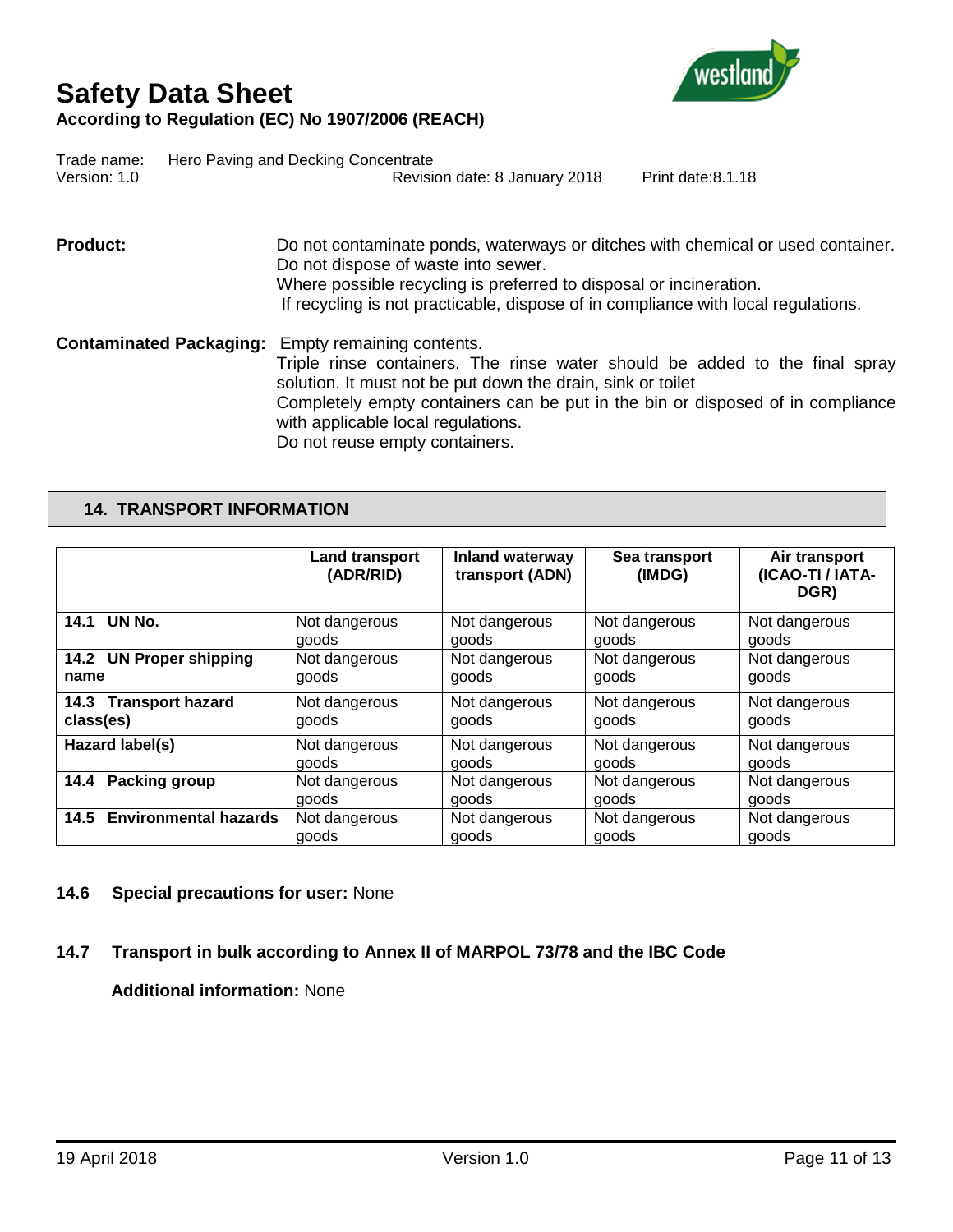

Trade name: Hero Paving and Decking Concentrate Version: 1.0 Revision date: 8 January 2018 Print date:8.1.18

## **15. REGULATORY INFORMATION**

### **15.1 Safety, health and environmental regulations/legislation specific for the substance of mixture:**

This mixture is classified and labelled according to the CLP Regulation (EC) No 1272/2008

**15.2 Chemical Safety Assessment:** A Chemical Safety Assessment is not required for this mixture

### **16. OTHER INFORMATION**

### **16.1 Indication of changes :** none

#### **16.2 Abbreviations and Acronyms**

| <b>ADR</b>                   | International Carriage of Dangerous Goods by Road                          |
|------------------------------|----------------------------------------------------------------------------|
| CAS No                       | <b>Chemicals Abstract Service Registry Number</b>                          |
| Directive 67/548/EEC         | Dangerous Substances Directive (DSD)                                       |
| EC No                        | European Community Number for chemicals within EU regulations              |
| <b>IATA-DGR</b>              | Dangerous Goods Regulations by the International Air Transport Association |
| <b>IMDG Code</b>             | International Maritime Dangerous Goods Code                                |
| <b>MAPP</b>                  | Ministerially Approved Pesticide Product                                   |
| <b>PCS</b>                   | <b>Pesticide Control Service</b>                                           |
| <b>PBT</b>                   | Persistent, Bioaccumulative and Toxic Properties                           |
| Regulation (EC) No 1272/2008 | Classification, Labelling and Packaging (CLP)                              |
| <b>RID</b>                   | International Transport of Dangerous Goods by Rail                         |
| vPvB                         | Very Persistent and Very Bioaccumulative Properties                        |

### **16.3 Key literature references and sources for data;** Enviroquest Ltd

**16.4 Classification for mixtures and used evaluation method according to regulation (EC) 1207/2008 [CLP]:** See SECTION 2.1 (classification).

### **16.5 Relevant H- and EUH-phrases (number and full text):**

H302 Harmful if swallowed